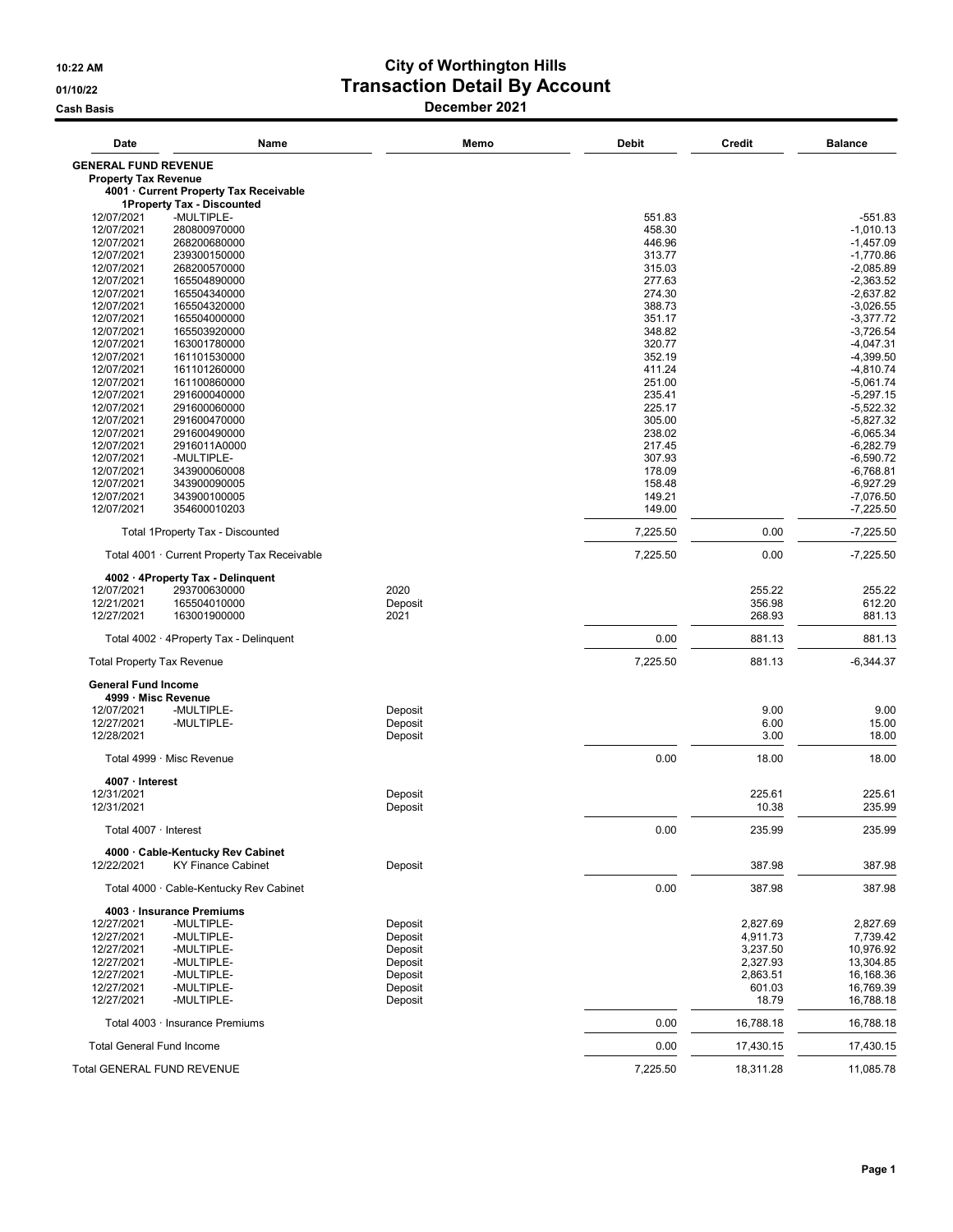## 10:22 AM City of Worthington Hills 01/10/22 **Transaction Detail By Account** External Cash Basis Cash Basis **December 2021**

| Date                                                | Name                                                      | Memo             | <b>Debit</b>       | Credit   | <b>Balance</b>             |
|-----------------------------------------------------|-----------------------------------------------------------|------------------|--------------------|----------|----------------------------|
| <b>GENERAL FUND EXPENSE</b><br><b>Media Expense</b> |                                                           |                  |                    |          |                            |
| 5022 · Web Page<br>12/21/2021                       | VC3, Inc                                                  |                  | 591.03             |          | $-591.03$                  |
|                                                     | Total 5022 · Web Page                                     |                  | 591.03             | 0.00     | $-591.03$                  |
| <b>Total Media Expense</b>                          |                                                           |                  | 591.03             | 0.00     | $-591.03$                  |
|                                                     | 5035 · Open Space Maintenance                             |                  |                    |          |                            |
| 12/21/2021<br>12/21/2021                            | Evergreen Irrigation<br>Maximus Lawn Care                 |                  | 300.00<br>7,007.50 |          | $-300.00$<br>$-7,307.50$   |
| 12/21/2021                                          | Raatz Fence                                               |                  | 487.50             |          | $-7,795.00$                |
|                                                     | Total 5035 · Open Space Maintenance                       |                  | 7,795.00           | 0.00     | $-7,795.00$                |
| 5095 Operating Expense<br>5000 · Audit Fees         |                                                           |                  |                    |          |                            |
| 12/21/2021                                          | <b>Welenkens CPAs</b>                                     |                  | 7,000.00           |          | $-7,000.00$                |
|                                                     | Total 5000 · Audit Fees                                   |                  | 7,000.00           | 0.00     | $-7,000.00$                |
| 12/21/2021                                          | 5090 · Property Assessment & Liens<br>Stephen A. Schwager |                  | 60.00              |          | $-60.00$                   |
|                                                     | Total 5090 · Property Assessment & Liens                  |                  | 60.00              | 0.00     | $-60.00$                   |
|                                                     | Total 5095 · Operating Expense                            |                  | 7,060.00           | 0.00     | $-7,060.00$                |
| <b>Operations Expense</b>                           |                                                           |                  |                    |          |                            |
| 5025 · Mileage                                      |                                                           |                  |                    |          |                            |
| 12/21/2021                                          | Bev Lush                                                  |                  | 49.14<br>49.14     | 0.00     | $-49.14$<br>$-49.14$       |
| Total 5025 · Mileage<br>5038 Operations             |                                                           |                  |                    |          |                            |
| 12/16/2021<br>12/23/2021                            | <b>Holiday Inn Express</b><br>AMazon                      |                  | 150.00<br>35.02    |          | $-150.00$<br>$-185.02$     |
|                                                     | Total 5038 · Operations                                   |                  | 185.02             | 0.00     | $-185.02$                  |
| 5085 · Postage<br>12/23/2021                        | Curry, Drake & Assoc                                      |                  | 13.25              |          | $-13.25$                   |
| Total 5085 · Postage                                |                                                           |                  | 13.25              | 0.00     | $-13.25$                   |
| 12/27/2021                                          | 5145 · Telephone Expense<br><b>NEXTVIA</b>                |                  | 33.47              |          | $-33.47$                   |
|                                                     | Total 5145 · Telephone Expense                            |                  | 33.47              | 0.00     | $-33.47$                   |
|                                                     | <b>Operations Expense - Other</b>                         |                  |                    |          |                            |
| 12/06/2021<br>12/06/2021                            | Home Depot<br>Independance Bank                           | Lock Box Fee     | 1.91<br>63.99      |          | $-1.91$<br>$-65.90$        |
| 12/21/2021                                          | Costco                                                    | Bob's debit card | 60.00              |          | $-125.90$                  |
|                                                     | Total Operations Expense - Other                          |                  | 125.90             | 0.00     | $-125.90$                  |
| <b>Total Operations Expense</b>                     |                                                           |                  | 406.78             | 0.00     | $-406.78$                  |
| <b>Salary Expense</b><br>5105 · Salaries            |                                                           |                  |                    |          |                            |
| 12/14/2021                                          | <b>Bob Stonum</b>                                         |                  | 570.18             |          | $-570.18$                  |
| 12/14/2021                                          | Susan Maupin                                              |                  | 266.66             |          | $-836.84$                  |
| 12/14/2021                                          |                                                           |                  | 3,663.07           |          | $-4,499.91$                |
| 12/14/2021<br>12/22/2021                            | Dennis R Metcalf                                          |                  | 1,392.58<br>266.66 |          | $-5,892.49$<br>$-6,159.15$ |
| Total 5105 · Salaries                               |                                                           |                  | 6,159.15           | 0.00     | $-6, 159.15$               |
|                                                     | 5106 · Payroll Administration Services                    |                  |                    |          |                            |
| 12/14/2021                                          |                                                           |                  | 223.33             |          | $-223.33$                  |
|                                                     | Total 5106 · Payroll Administration Services              |                  | 223.33             | 0.00     | $-223.33$                  |
| <b>Total Salary Expense</b>                         |                                                           |                  | 6,382.48           | 0.00     | $-6,382.48$                |
| 5115 · Security Expense                             |                                                           |                  |                    |          |                            |
| 12/21/2021<br>12/27/2021                            | <b>DErby City Protection</b>                              | <b>HB 413</b>    | 1,152.00           | 1,049.31 | $-1,152.00$<br>$-102.69$   |
|                                                     | Total 5115 · Security Expense                             |                  | 1,152.00           | 1,049.31 | $-102.69$                  |